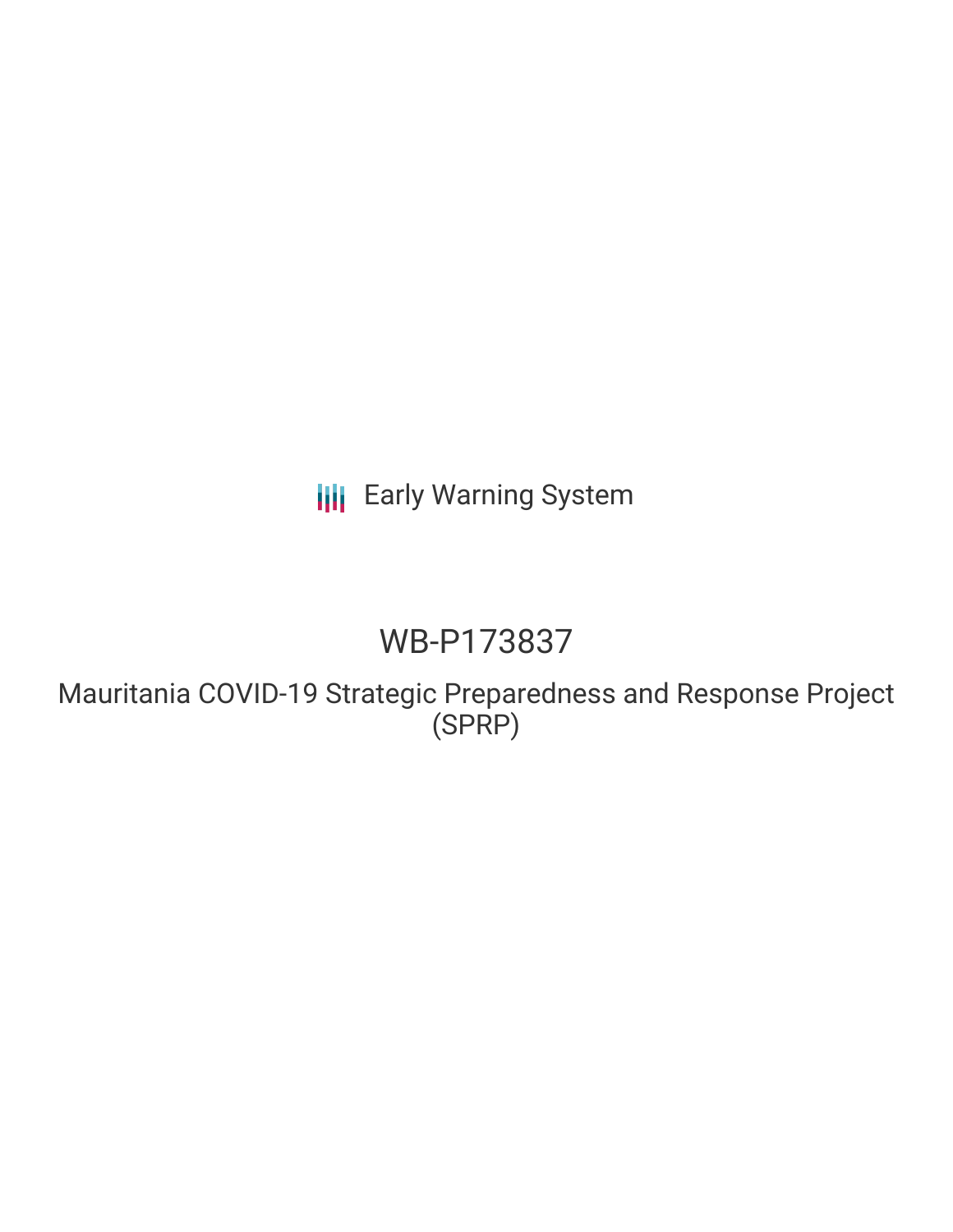

# Early Warning System Mauritania COVID-19 Strategic Preparedness and Response Project (SPRP)

# **Quick Facts**

| <b>Countries</b>               | Mauritania                      |
|--------------------------------|---------------------------------|
| <b>Financial Institutions</b>  | World Bank (WB)                 |
| <b>Status</b>                  | Approved                        |
| <b>Bank Risk Rating</b>        |                                 |
| <b>Voting Date</b>             | 2020-04-02                      |
| <b>Borrower</b>                | <b>Government of Mauritania</b> |
| <b>Sectors</b>                 | <b>Education and Health</b>     |
| <b>Investment Amount (USD)</b> | $$6.00$ million                 |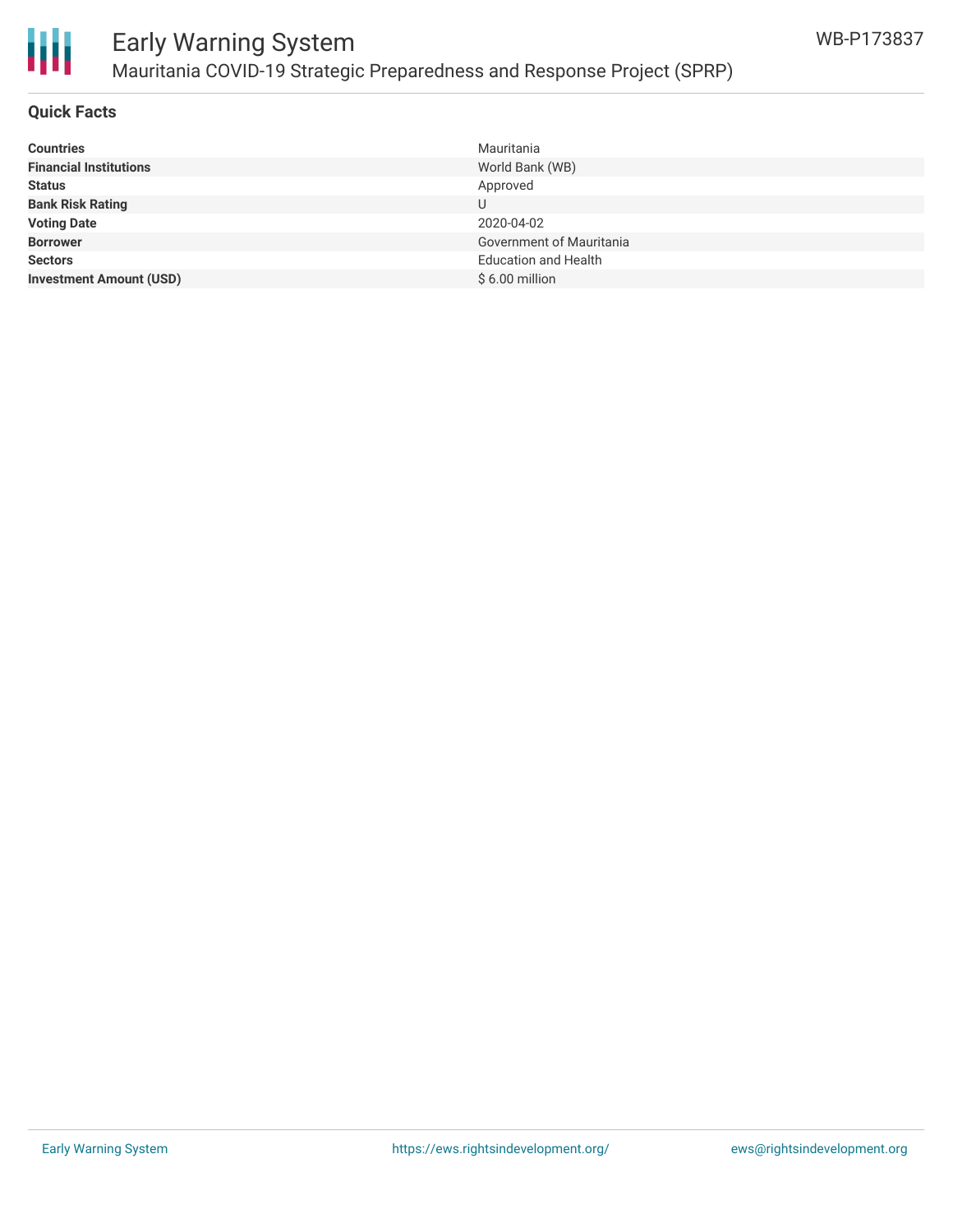

# **Project Description**

According to bank documents, this World Bank project would "strengthen the national public health preparedness capacity to prevent, detect and respond to the Covid-19 pandemic in Mauritania."

The proposed activities are based on Mauritania's Covid-19 Preparedness and Response Plan, prepared in collaboration with the World Health Organization.

Project components are:

1) Emergency Covid-19 Response

Case detection, confirmation, contact tracing, recording, and reporting

Health system strengthening

Communications preparedness

2) Implementation Management and Monitoring and Evaluation

Project management

Project monitoring and evaluation

The World Bank has classified this project as having a Substantial environmental and social risk category.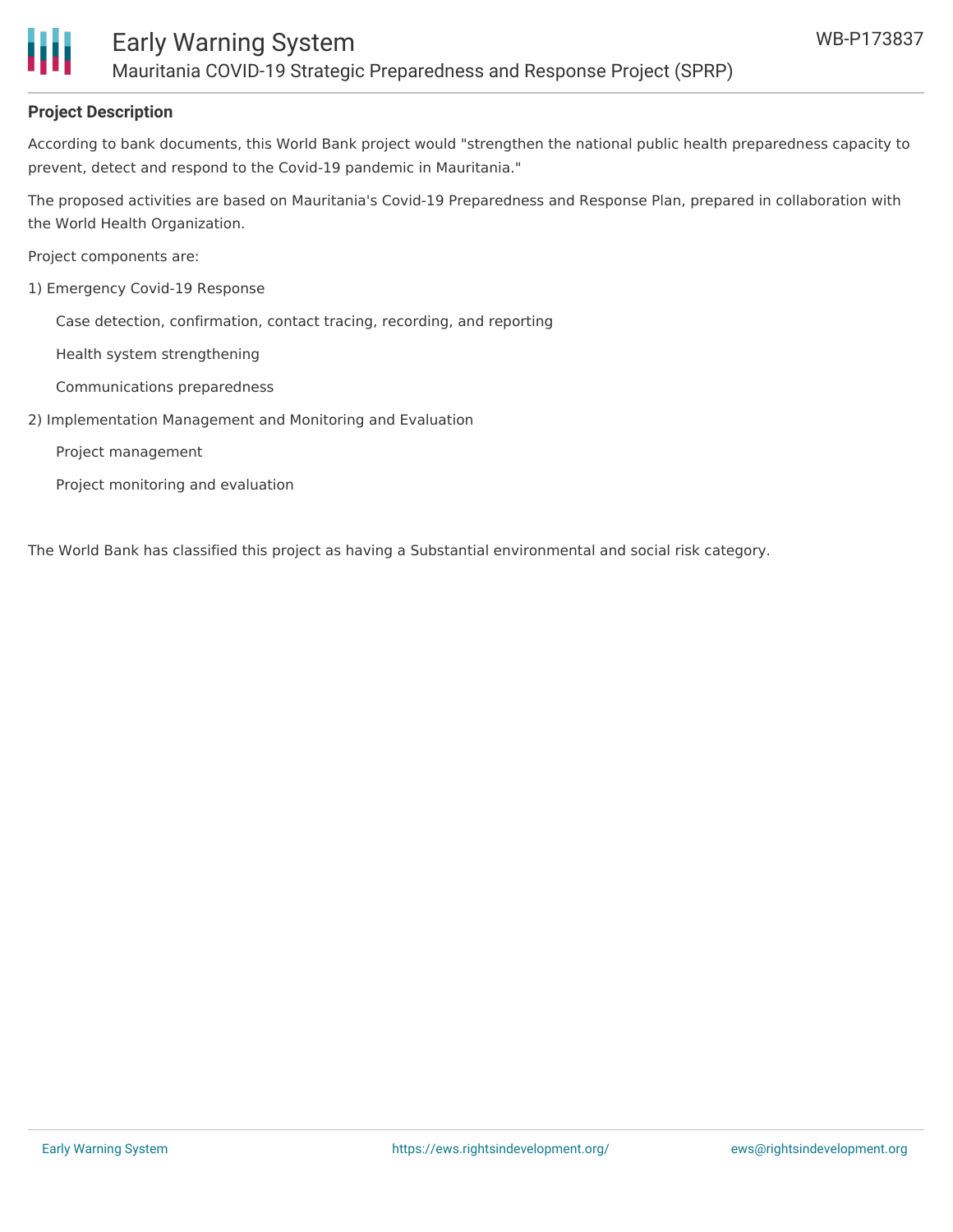

# **Investment Description**

World Bank (WB)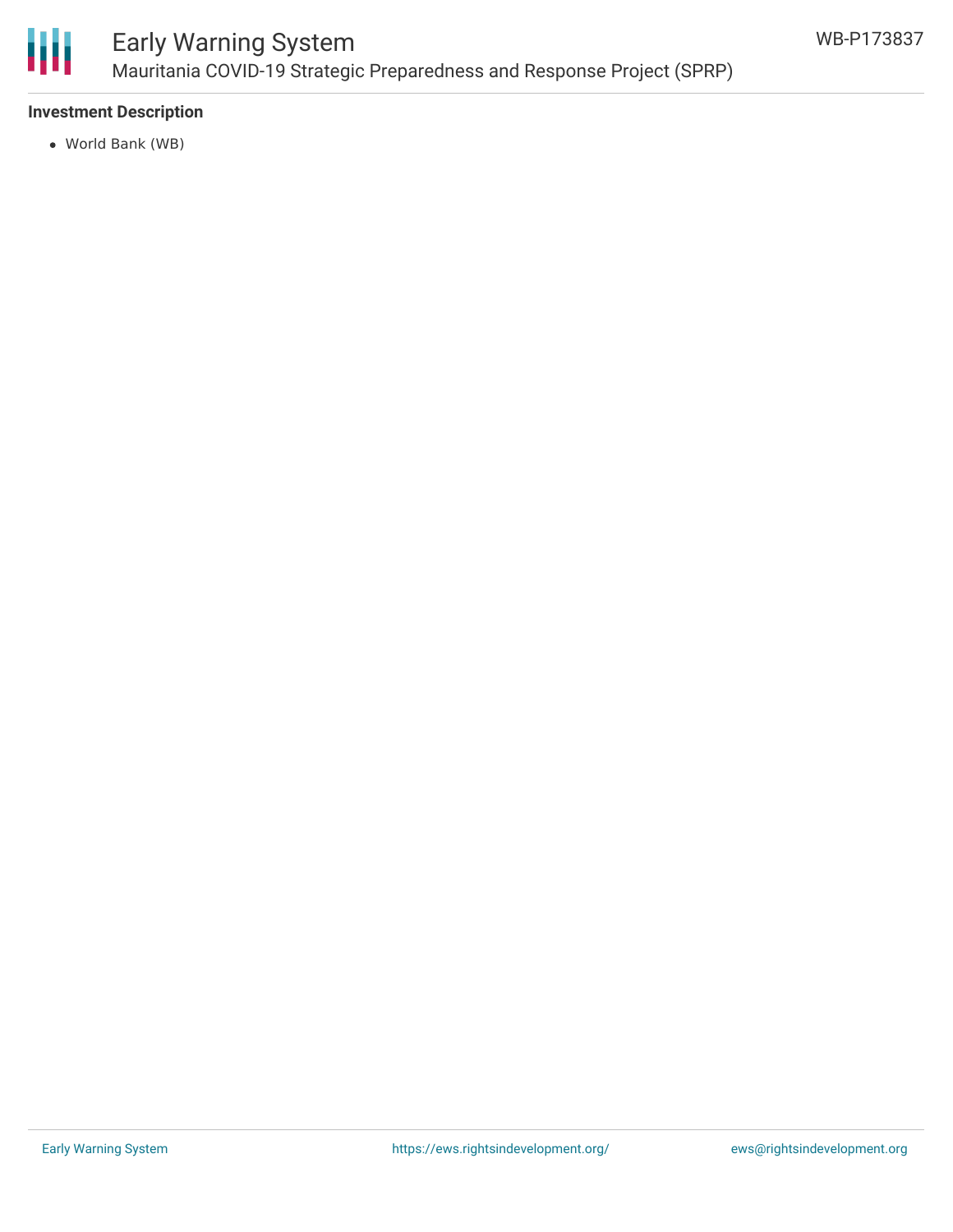

## **Contact Information**

### **World Bank**

Moussa Dieng / Economist (Health) and Task Team Leader / 5352+4165 / [mdieng@worldbank.org](mailto:mdieng@worldbank.org)

Djibrilla Karamoko / Senior Health Specialist and Task Team Leader / 5352+4208 / [dkaramoko@worldbank.org](mailto:dkaramoko@worldbank.org)

#### **Borrower / Client / Recipient**

Ministry of Economy and Industry

Abdel Aziz Ould Dahi / Minister of Economy and Industry / [aadahi@economie.gov.mr](mailto:aadahi@economie.gov.mr)

#### **Implementing Agencies**

Ministry of Health

Dr. Mohamed Nedhirou Hamed / Minister of Health / mnhamed@sante.gov.mr

#### ACCOUNTABILITY MECHANISM OF WORLD BANK

The World Bank Inspection Panel is the independent complaint mechanism and fact-finding body for people who believe they are likely to be, or have been, adversely affected by a World Bank-financed project. If you submit a complaint to the Inspection Panel, they may investigate to assess whether the World Bank is following its own policies and procedures for preventing harm to people or the environment. You can contact the Inspection Panel or submit a complaint by emailing ipanel@worldbank.org. You can learn more about the Inspection Panel and how to file a complaint at: http://ewebapps.worldbank.org/apps/ip/Pages/Home.aspx.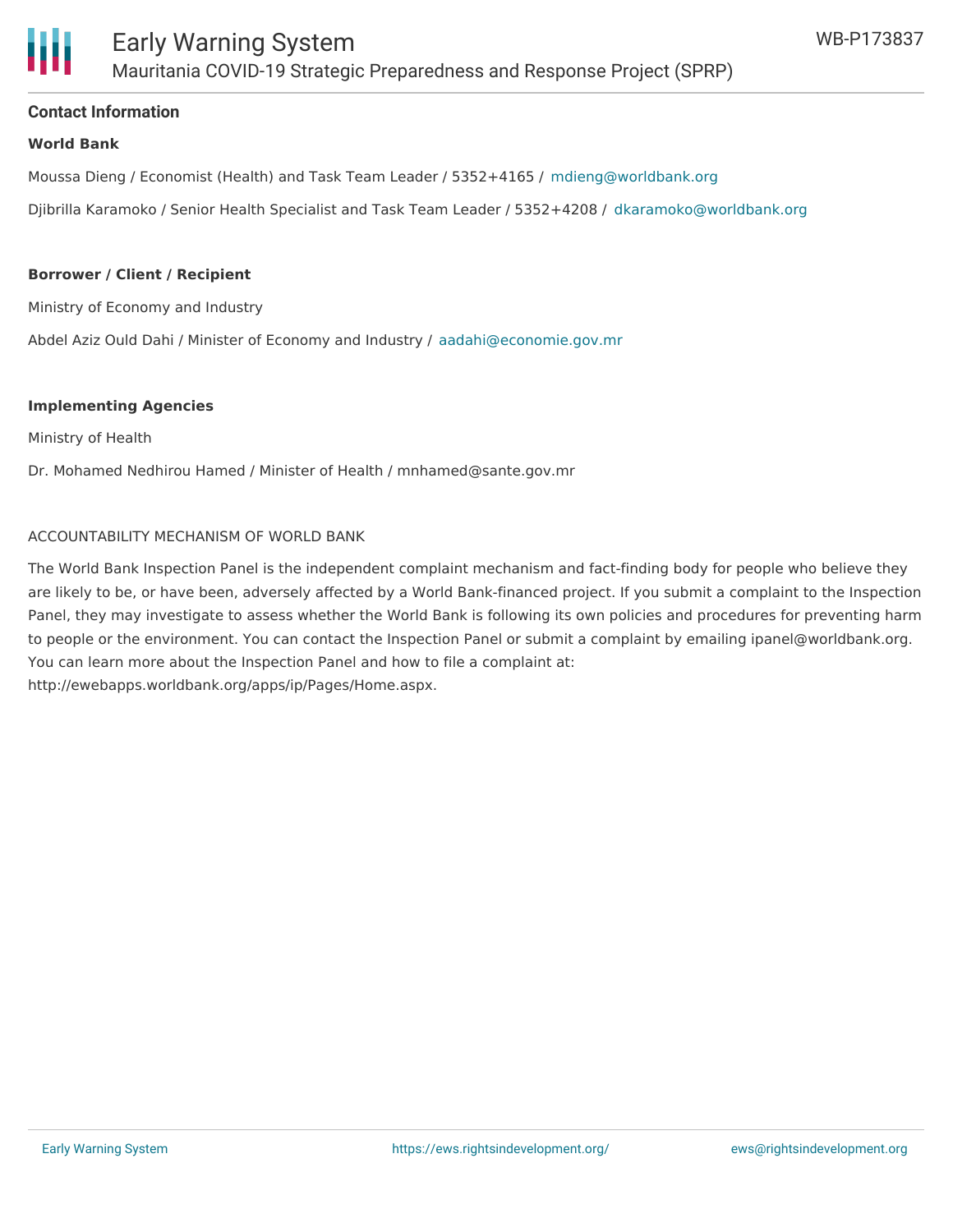

# Early Warning System

Mauritania COVID-19 Strategic Preparedness and Response Project (SPRP)

### **Bank Documents**

- Appraisal [Environmental](https://ewsdata.rightsindevelopment.org/files/documents/37/WB-P173837.pdf) and Social Review Summary (ESRS) Mauritania COVID-19 Strategic Preparednes [Original Source]
- [Environmental](https://ewsdata.rightsindevelopment.org/files/documents/37/WB-P173837_iSNl9g1.pdf) and Social Commitment Plan (ESCP) Mauritania COVID-19 Strategic Preparedness and Res [Original Source]
- [Environmental](https://ewsdata.rightsindevelopment.org/files/documents/37/WB-P173837_dGMKVhE.pdf) and Social Commitment Plan (ESCP) Mauritania COVID-19 Strategic Preparedness and Res [Original Source]
- Project Information Document Mauritania COVID-19 Strategic [Preparedness](https://ewsdata.rightsindevelopment.org/files/documents/37/WB-P173837_5H31NSf.pdf) and Response Project (SPRP [Original Source]
- Stakeholder Engagement Plan (SEP) Mauritania COVID-19 Strategic [Preparedness](https://ewsdata.rightsindevelopment.org/files/documents/37/WB-P173837_jXaP58Y.pdf) and Response Project [Original Source]